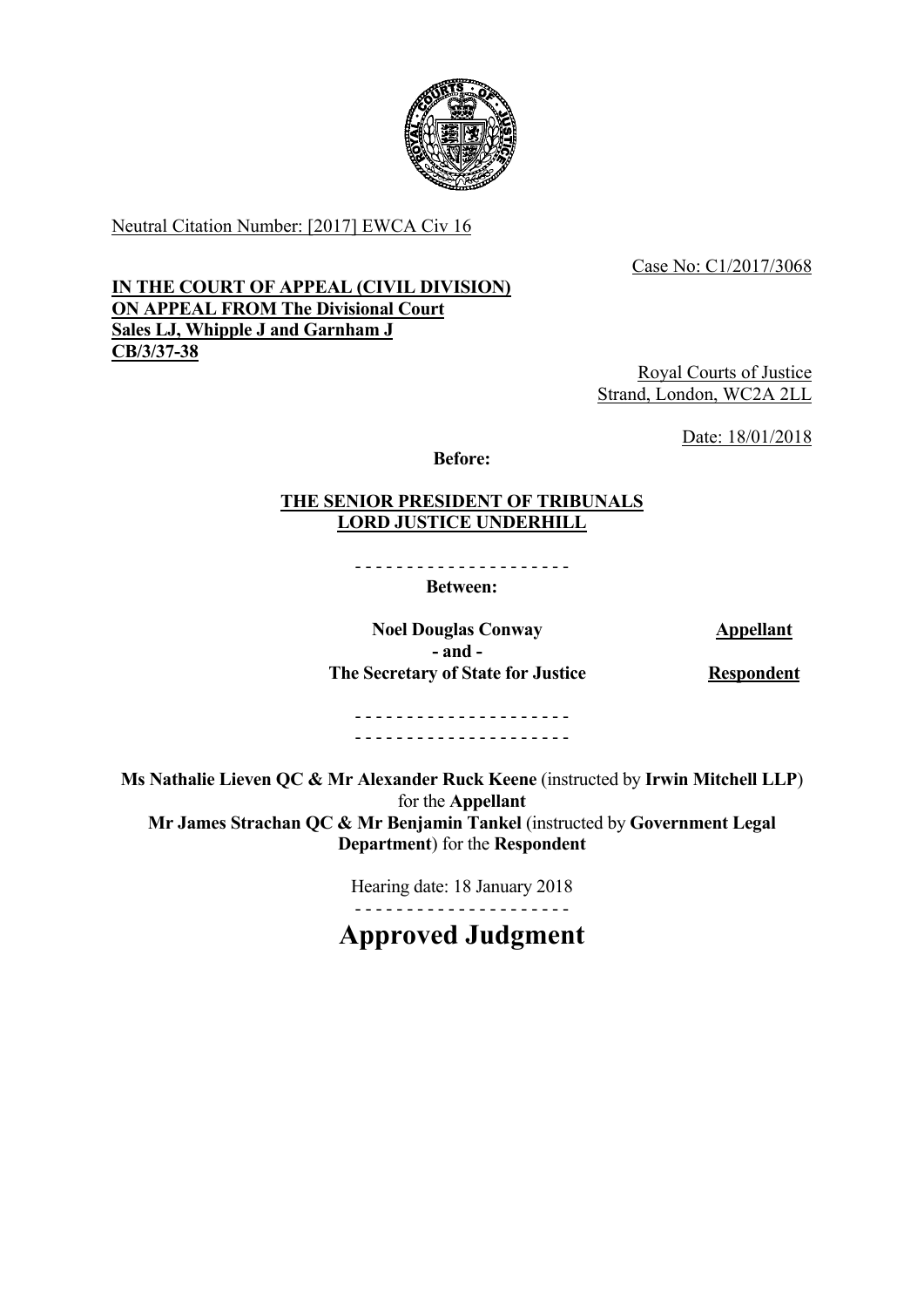### **Sir Ernest Ryder, Senior President:**

- 1. This is an application for permission to appeal against the order of the Divisional Court (Sales LJ, Whipple and Garnham JJ) which on 5 October 2017 dismissed Mr. Conway's claim for judicial review. Mr. Conway sought a declaration under section 4(2) of the Human Rights Act 1998 ("HRA 1998") that section 2(1) of the Suicide Act 1961 ("SA 1961") is incompatible with his rights under article 8 of the European Convention on Human Rights ("ECHR").
- 2. Mr. Conway has applied for expedition of the application for permission to appeal and, if permission is granted, the substantive appeal.

### **Background facts**

 3. This case concerns the issue of the provision of assistance to a person with a terminal degenerative disease who wishes to commit suicide, so as to be able to exercise control over the time of his death as the disease reaches its final stage. It follows a line of cases which have addressed similar issues, in particular:

> R *(Pretty) v Director of Public Prosecutions* [2001] UKHL 61; [2001] 1 AC 800 ("*Pretty"*);

> R *(Purdy) v Director of Public Prosecutions* [2009] UKHL 54; [2010] 1 AC 345 (*"Purdy"*): and

> *R (Nicklinson) v Ministry of Justice* [2014] UKSC 38; [2015] AC 657 (*"Nicklinson"*).

- 4. Mr. Conway is 68. He has suffered from a form of Motor Neurone Disease ("MND") he requires for an increasing number of hours each day. Eventually, the brain's since about 2012. The average life expectancy of a person with MND is between two and five years. Mr. Conway has to use a wheelchair and requires ever increasing levels of assistance with daily life, eating and bodily functions. The muscles which allow Mr. Conway to breathe are wasting away. He finds it difficult to breathe without mechanical assistance in the form of non-invasive ventilation ("NIV"), which ability to start and control voluntary movement is lost. As Mr. Conway says: MND "is a relentless and merciless process of progressive deterioration".
- 5. When Mr. Conway has a prognosis of six months or less to live, he wishes to have the option of taking action to end his life at a time of his choosing. He wishes to end his life in a way that is swift and dignified, which would involve the assistance of medical professionals. Mr. Conway says that this is because:

 that I will be effectively entombed in my own body. I would not like to live like this. I would find it a totally undignified state for me to live in. I find the prospect of this state for me to live quite unacceptable and I wish to end my life "At some point, my breathing will stop altogether or I will become so helpless when I feel it is the right moment to do so, in a way that is swift and dignified."

6. The common law confers rights on individuals to insist upon preservation and protection of their physical integrity. An individual has an absolute right to refuse medical treatment. Even if medical treatment is necessary to keep a person alive, he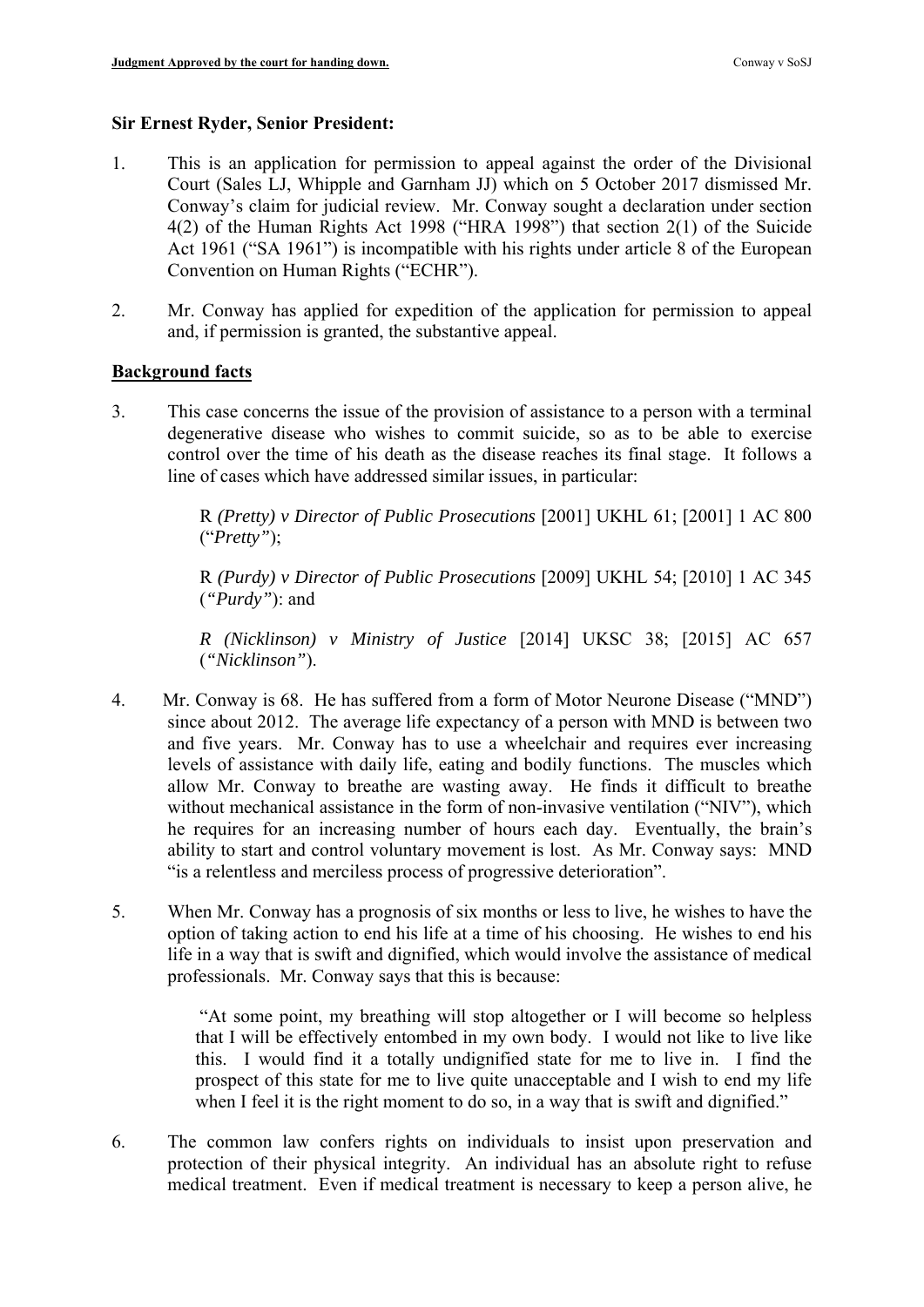has the right to refuse it and to choose to die. In this case, Mr. Conway has the option to insist on the refusal of his breathing equipment which would lead to his death. The common law refusal of treatment by a patient is an example of an autonomous person's right to make a decision to die.

- 7. Assisted suicide is the act of deliberately assisting or encouraging another person to kill himself, with the final act resting with the person who is dying. Assisted suicide is prohibited by section 2 SA 1961. Mr. Conway's case is concerned with assisted suicide. It is important to distinguish his case from euthanasia.
- 8. Euthanasia is the act of deliberately ending a person's life to relieve suffering. The act of ending the person's life is done, not by the person concerned, but by an outside party (whether a doctor, relative or other person). Euthanasia is illegal in England and Wales, and the person committing the act may be charged with murder or manslaughter. Mr. Conway's case does not concern euthanasia.
- evidence which he submits shows that the blanket prohibition in section 2 is an 9. Mr. Conway has taken a different approach to previous claimants in the key reported cases. He provided for the court an alternative scheme supported by extensive expert unnecessary and disproportionate interference with his rights under article 8. The criteria outlined by Mr. Conway are that the prohibition on providing assistance for suicide should not apply where the individual:

a. Is aged 18 or above:

- b. Has been diagnosed with a terminal illness and given a clinically assessed prognosis of six months or less to live;
- c. Has the mental capacity to decide whether to receive assistance or to die;
- d. Has made a voluntary, clear, settled and informed decision to receive assistance to die; and
- e. Retains the ability to undertake the final acts required to bring about his death having been provided with such assistance.
- 10. The procedural safeguards proposed by him are:
	- a. The individual makes a written request for assistance to commit suicide, which is witnessed:
	- b. His treating doctor has consulted with an independent doctor who confirms that the criteria are met, having examined the patient;
	- c. Assistance to commit suicide is provided with due medical care; and
	- d. Assistance is reported to an appropriate body.
- 11. Mr. Conway also proposed, as a further safeguard, that permission for the provision of assistance should be authorised by a High Court judge, who should analyse the evidence and decide whether the criteria are met in that individual's case.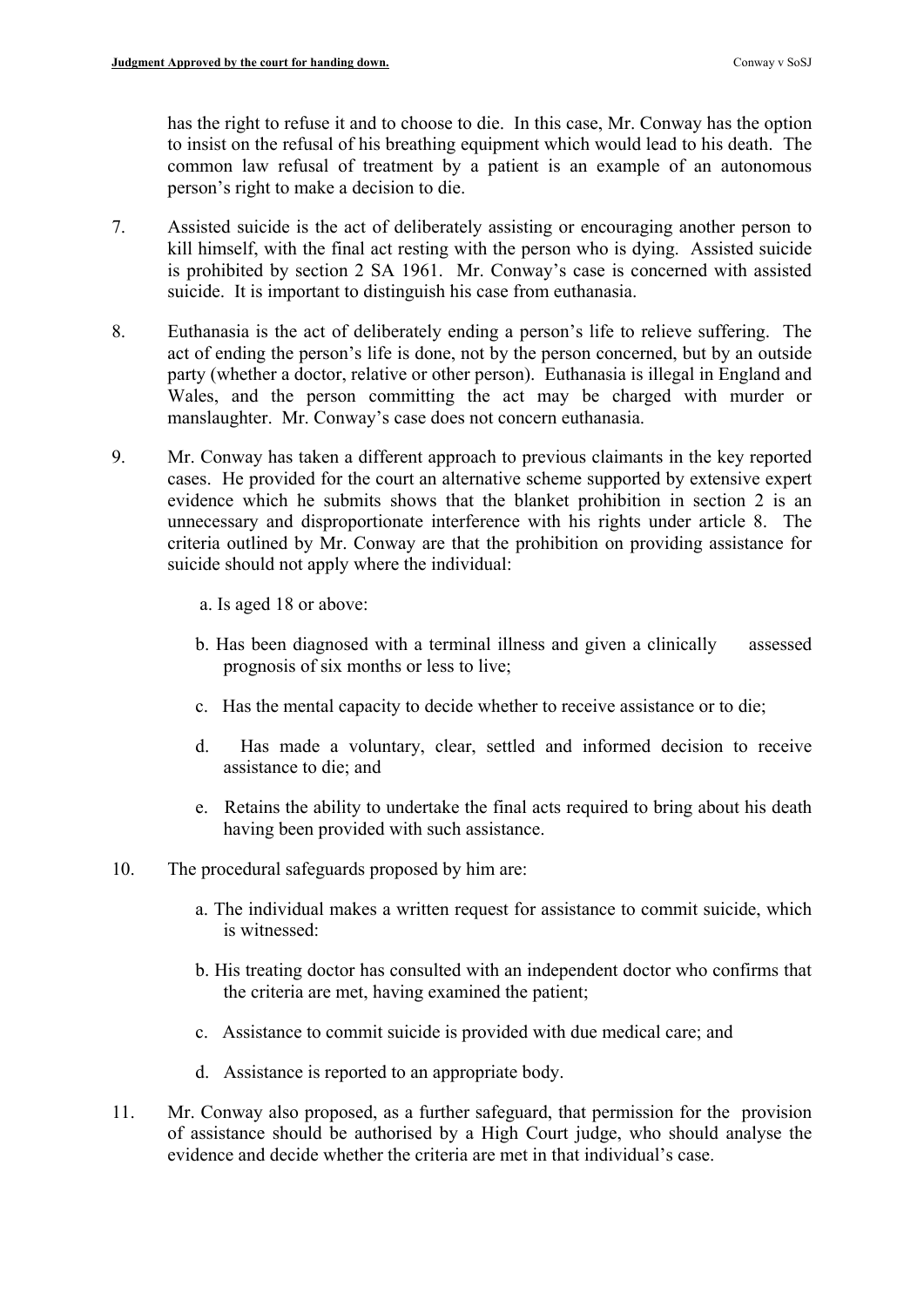- ECHR. It was accepted by the Secretary of State that the prohibition engages and 12. The primary issue before the Divisional Court was to determine whether the prohibition against assisting suicide set out in section 2 was justified under article 8(2) interferes with article 8(1). The issues were accordingly:
	- hold that section 2 is compatible with article 8 or to decide this case in a a. Is the court bound by existing domestic authority in *Pretty* and *Nicklinson* to particular way?
	- b. What are the legitimate aims that section 2 pursues?
	- c. Is there a rational connection between the prohibition in section 2 and the legitimate aims?
	- d. Is section 2 necessary to meet the legitimate aims?
	- e. Does the measure strike a fair balance between the rights of the individual and the interests of the community?
- 13. The judgment of the Divisional Court is detailed, structured and careful. It sets out the factual background followed by the legal background, drawing out some significant points of difference with past cases. The court then details the Parliamentary context. The medical evidence is in part considered. Finally, the court turns to the discussion of the substantive issues.
- 14. The court noted that it was common ground that article 8(1) is interfered with by the prohibition in section 2. The question was therefore whether section 2 can be justified under article 8(2) as a proportionate measure to promote one or more of the objectives set out in article 8(2).
- as Mr. Conway's case is concerned with the application of article 8 in its domestic 15. The court concluded that it was not bound by the House of Lords judgment in *Pretty*, context and the court held that it was not bound by the judgment in *Nicklinson*, specifically there is no Bill presently before Parliament.
- aim pursued by section 2. Because of this, the court stated that "our decision does not 16. The court accepted that the protection of the weak and vulnerable was a legitimate ultimately depend upon resolution of this issue regarding identification of the legitimate aim or aims pursued by section 2". The court nevertheless identified two further legitimate aims which the section pursues: the protection of the sanctity of life and the promotion of trust between doctor and patient. The court found that there was a rational connection between the prohibition in section 2 and all three of the legitimate aims identified.
- 17. The court held that even if the legitimate aim promoted by section 2 is confined to protection of the weak and vulnerable, there is nonetheless a clear and proper case that the provision is necessary to promote that aim. The court considered that the other legitimate aims make the case on necessity even stronger.
- 18. Finally, the Divisional Court found that the prohibition in section 2 achieved a fair balance between the interests of the wider community and the interests of people in the position of Mr. Conway.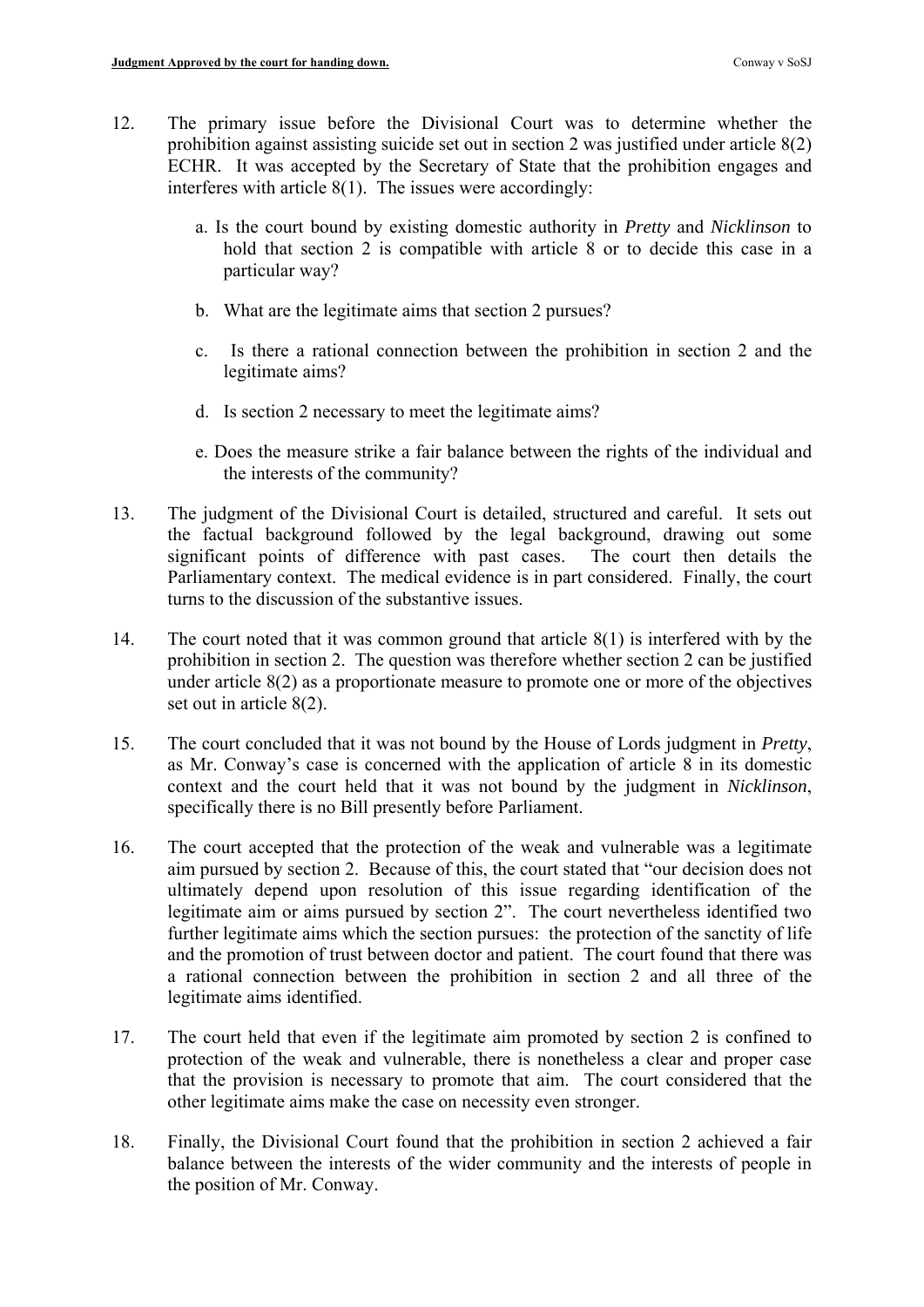- appellant's notice set out six grounds and the skeleton argument of the appellant 19. There are seven grounds of appeal. The grounds of appeal accompanying the introduces a seventh ground. We have considered all of the grounds together and having heard argument we give permission to amend the grounds of appeal to add ground 1. The grounds of appeal are as follows:
	- a. The Divisional Court misdirected itself as to the correct legal test to apply under article 8(2) ECHR ("Ground 1").
	- b. The Divisional Court adopted a legally flawed approach to the evidence ("Ground 2").
	- c. The Divisional Court misdirected itself in law as to the approach to take to identifying whether the prohibition contained in section 2(1) SA 1961 is more than "necessary" for the purposes of article 8(2) ECHR ("Ground 3").
	- d. In light of the errors identified in Grounds 1, 2, and 3 or otherwise, the Divisional Court failed to address significant evidence and material before it relating to the strength of the safeguards proposed by the appellant ("Ground 4").
	- e. The Divisional Court failed to address the consequence of the accepted presence of "biased decision-making" in treatment refusal decisions ("Ground 5").
	- f. The Divisional Court misdirected itself as to the approach to take in identifying whether the prohibition in Section 2(1) SA 1961 struck a fair balance between the rights of the appellant and the interests of the community for purposes of article 8(2) ECHR ("Ground 6").
	- g. The Divisional Court failed to address the legal and moral differences between a request for assistance with dying and a request for euthanasia (2Ground 7").

### Discussion:

- 20. The function of this court is to consider whether any of the grounds of appeal has a real prospect of success and/or whether there are other compelling reasons for granting permission to appeal. This is not the place to set out the well argued written submissions made on Mr. Conway's behalf and in reply on behalf of the Secretary of State. We are very grateful to Ms. Lieven QC and Mr. Strachan QC and their teams for the quality of the arguments that have been presented.
- 21. We have come to the conclusion that permission should be granted for the reasons which follow.
- assistance. His rights under article 8(1) ECHR are both engaged and interfered with. 22. Mr. Conway has the capacity to make a decision to end his life and to request There must accordingly be anxious scrutiny of the proportionality of the interference. It follows that the court has to identify the justifications relied upon and then test those against the four stage test for proportionality.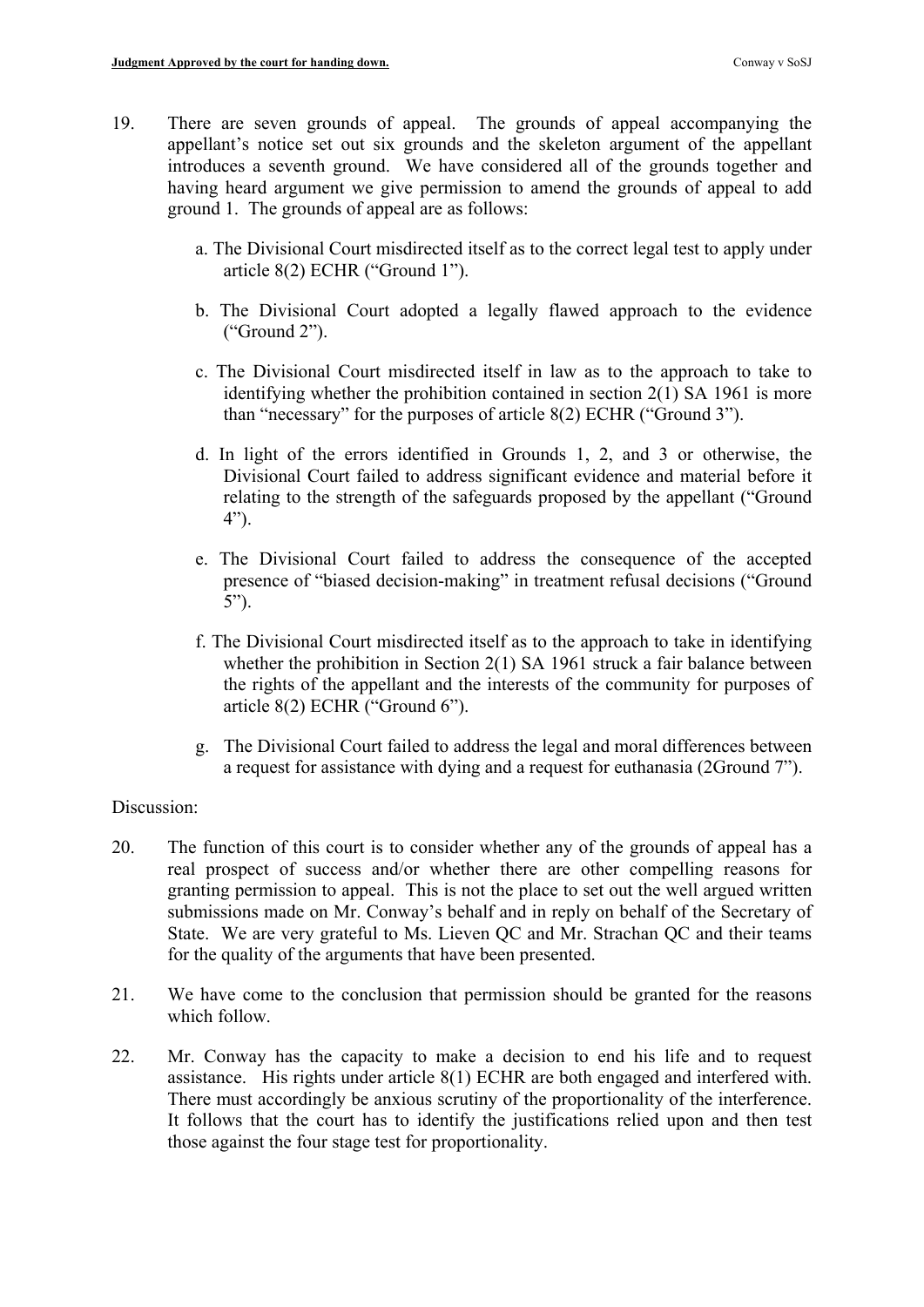- 23. The Divisional Court focussed its analysis on the protection of the weak and vulnerable while acknowledging that the sanctity of life and trust between doctor and patient were also in issue. Whether the protection of health and morals encompasses other elements is a moot point.
- Parliament had a proper basis for maintaining in place the prohibition" which "does the Divisional Court's judgment demonstrates that the component parts of the test 24. There is a central question relating to grounds 1 and 2 which the full court ought to consider. The Divisional Court held that "[t]he question at issue is whether not require it to set out and analyse in full detail the expert and other evidence placed before us". That is arguably not the proportionality test although a close reading of were considered in relation to the protection of the weak and vulnerable.
- the proportionality exercise. evidence. 25. That in itself would probably be insufficient to grant permission but when taken together with the approach to the evidence that was before the court, a serious question arises as to whether there was a sufficient analysis of the evidence and how the court resolved the serious disagreements in the expert evidence so as to conduct Given the indications of the Supreme Court in *Nicklinson* about the relevance of an alternative statutory scheme to proportionality it is arguable that each justification should have been tested against all of the relevant
- whether a fair balance is achieved in light of the justification will involve value 26. In any event that part of the proportionality exercise which involves scrutinising judgments which are informed by the evidence. Mr. Conway submits that the Divisional Court's review of the evidence is selective and that accordingly the exercise is flawed. That is an arguable issue on ground 4 of the appeal.
- 27. Mr. Conway also submits that the Divisional Court misdirected itself in respect of the weight to be given to the role of Parliament and its conclusions over time. The issue of necessity which this addresses can only be tested in the context of the court's review of the evidence. Whether ground 3 is sustainable depends upon the view the full court takes about the scrutiny of the evidence that was undertaken. What this amounts to is a submission that the Divisional Court could and should have come to a more sophisticated conclusion about the scheme suggested by Mr. Conway.
- 28. One element of the Divisional Court's thinking betrays a caution which Mr. Conway Court is questioned from two perspectives: first the jurisdiction of the judges of the submits is misplaced. The courts of England and Wales accept that a person may formulate a capacitous voluntary request for assistance with dying albeit that it is unlawful for another person to provide that assistance; see, for example *Re Z (Local Authority: duty)* [2004] EWHC 2817 (Fam); [2005] 1 WLR 959. The court's hesitation about Mr. Conway's scheme including the proposed scrutiny by the High Family Division of the High Court whose work includes the consideration of issues of autonomy, vulnerability and best interests in the context of life and death decisions which is often concerned with conflicting evidence and positions; and second the Divisional Court's consideration of inherent bias in decision making which does not necessarily square with the autonomy of a capacitous person who is not vulnerable. Ground 5 highlights these issues and we are of the view that they should be considered by the full court.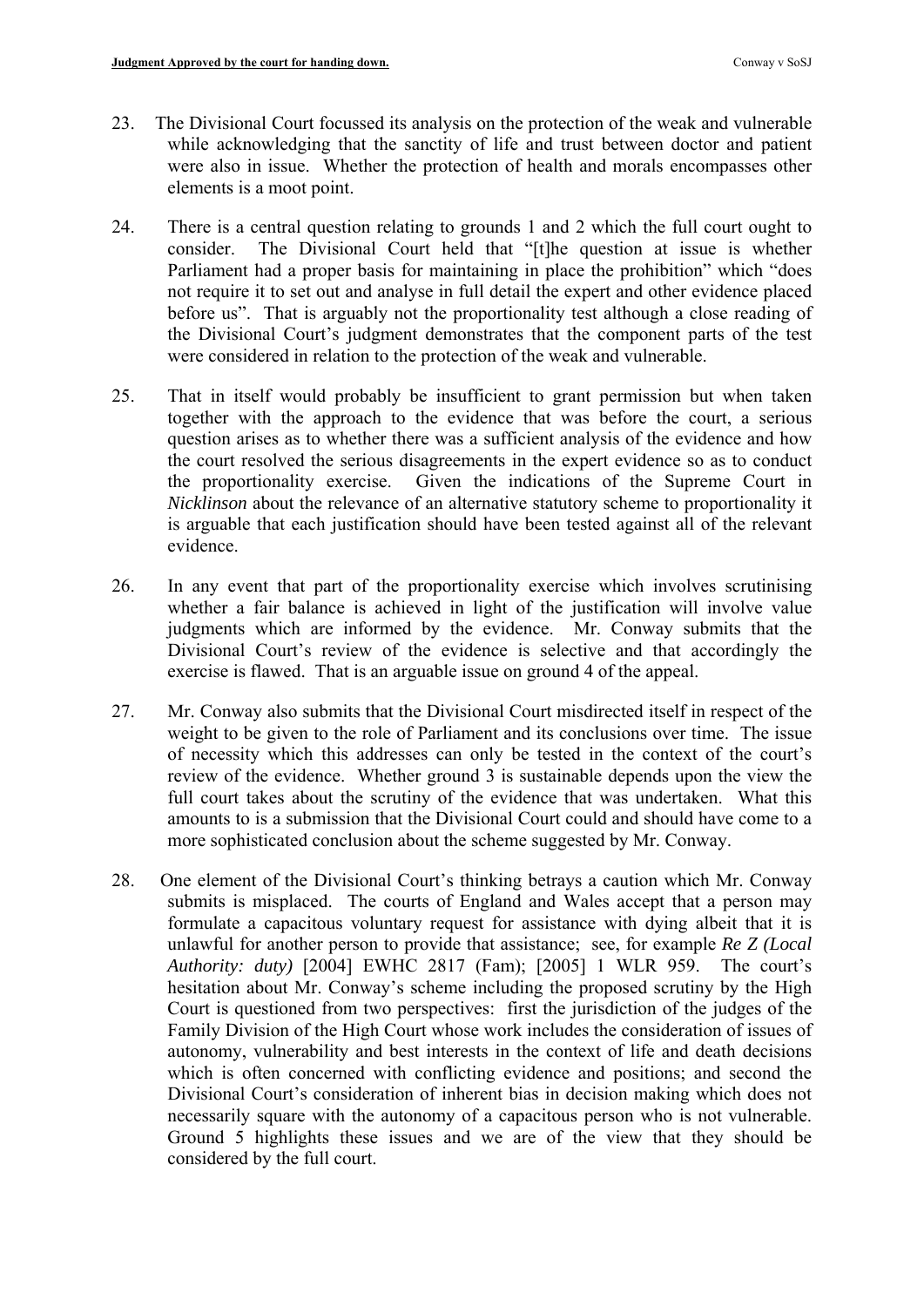- 29. Ground 6 like Ground 3 is a balancing exercise that is in part dependent on the view the court takes about the other issues in the appeal including a review of the palliative care evidence, in particular that relating to the withdrawal of non invasive ventilation, and the interests of society generally in the justifications relied upon.
- basis to give permission to appeal on its own but given the breadth of the issues 30. Finally, Ground 7 is an interesting philosophical debate, as to where the dividing line is as between assisted suicide and euthanasia. It would not have been a sufficient encompassed within grounds 1 to 6 we do not exclude it from the permission which we give.
- 31. Mr. Conway submits that in any event his appeal raises issues that are sufficient as other compelling reasons to pursue the appeal. Given the conclusion to which we have come, it is not necessary to re-cast the appeal in this way but Mr. Conway is free to do so before the full court.

# **Lord Justice Underhill:**

 the majority of the Supreme Court in *Nicklinson* contemplated that, in the case of a against the proposed scheme and to proceed on the basis that, given the existence of such factors, the weight to be accorded to them was a matter for Parliament; and that wrong kind of exercise with it. argument correctly states the nature of the required exercise or that it fairly characterises the Court's reasoning, but I am not prepared to say at this preliminary 32. I agree, despite the cogent submissions in Mr Strachan's skeleton argument, that for the reasons given by the Senior President we should give permission to appeal. The essential point being made by the Appellant, which is arguably slightly obscured by the various different ways in which it is formulated in the grounds of appeal, is that future challenge of this kind, any proposed scheme incorporating adequate safeguards for assisted dying would be subjected to a more intense form of assessment than was undertaken by the Divisional Court in this case. The core of the criticism is that what the Court did, in substance if not in form, was to find objective factors which weighed that did not constitute a proper assessment of proportionality. The point is not so much that the Court did not take the evidence into account as that it performed the I am not to be taken as saying either that that stage that it is clearly wrong; and I think that the benefit of any doubt must go to the Appellant given the great importance of the question both to him personally and more widely.

# Directions:

- Upon the basis that as presently advised neither party seeks to call oral evidence or to cross examine any witness
- And upon the basis that the parties will co-operate to identify areas of agreement and disagreement as regards the expert evidence
	- 1. We give Mr. Conway permission to add ground 1 to his appeal
	- 2. We grant permission to appeal on all grounds